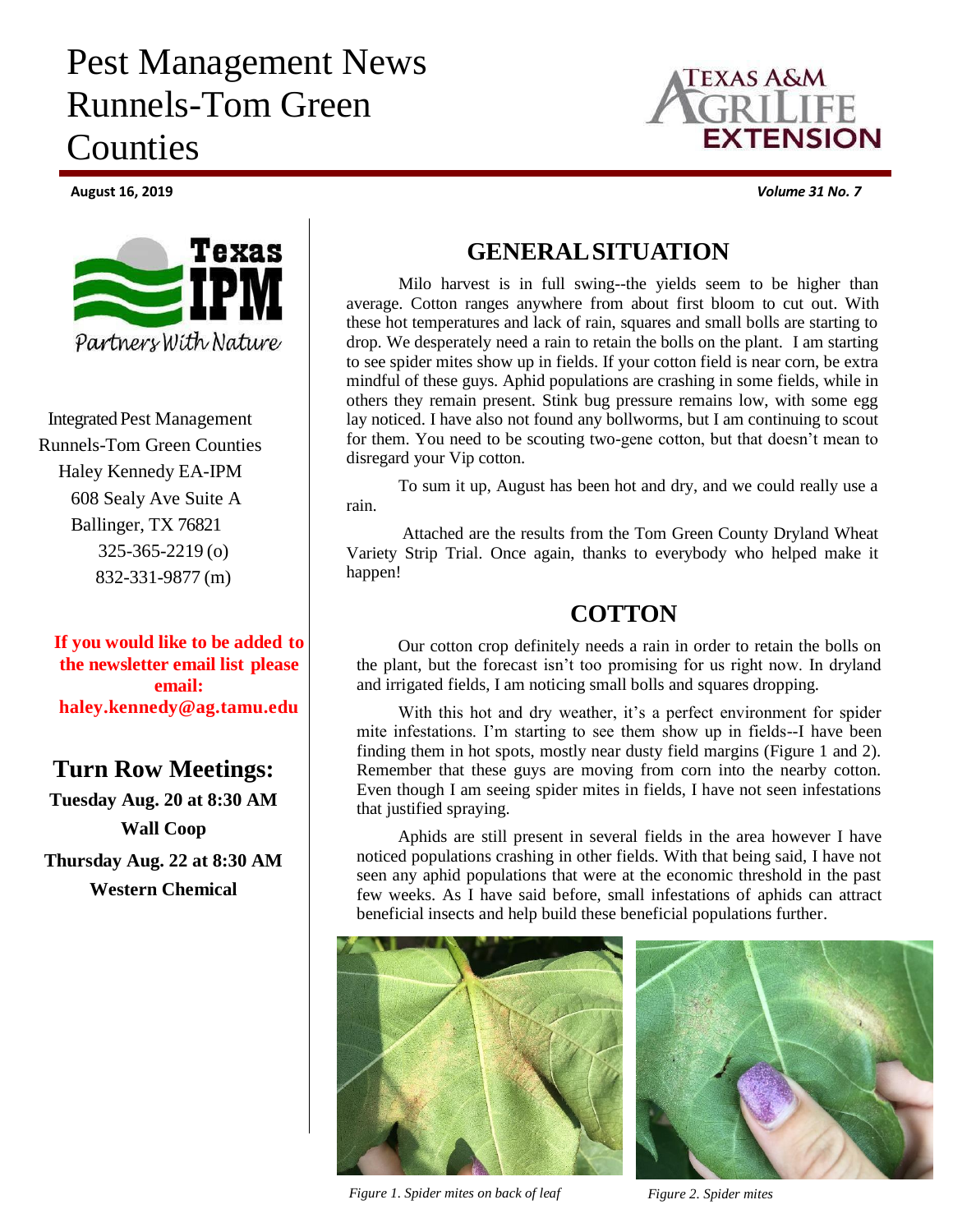

Stinkbug pressure remains low, with some egg lay noticed in the past few days. Stinkbugs tend to aggregate and they are commonly found along field margins. They have piercing-sucking mouthparts and feed on developing seeds in the boll. They feed on any size boll, but they prefer medium sized bolls. When feeding on young bolls (10 days or less), it usually causes the bolls to shed. External signs of stink bug feeding results in dark spots about 1/16" in diameter (Figure 3). However, the external damage does not always correlate to internal damage—growths/warts and stained lint (Figure 4). The internal damage is what causes poor color grades and reduced fiber quality. Therefore in order to determine stinkbug damage, you cannot solely go off external damage. Remove about 10-20 bolls that are about 1" in diameter (size of a quarter), from different parts of the field. Break open the bolls and look for warts on the boll walls and stained lint. The threshold used for stinkbugs is 20% of bolls that have internal warts and/or stained lint with stinkbugs present.

In the past two weeks, I have noticed less bollworm egg lay. With these hot temperatures, it does leads to low survivorship of the eggs. However I am still continuing to look for egg lay, along with bollworms. I haven't personally seen any bollworms in cotton yet. Regardless, we need to be scouting fields for bollworms, especially the two-gene cotton. Regarding scouting for bollworms, an entire plant inspection is necessary. This includes squares, white blooms, pink blooms, bloom tags, and bolls.



*Figure 3. External damage from stinkbugs* 



*Figure 4. Boll wall warts*